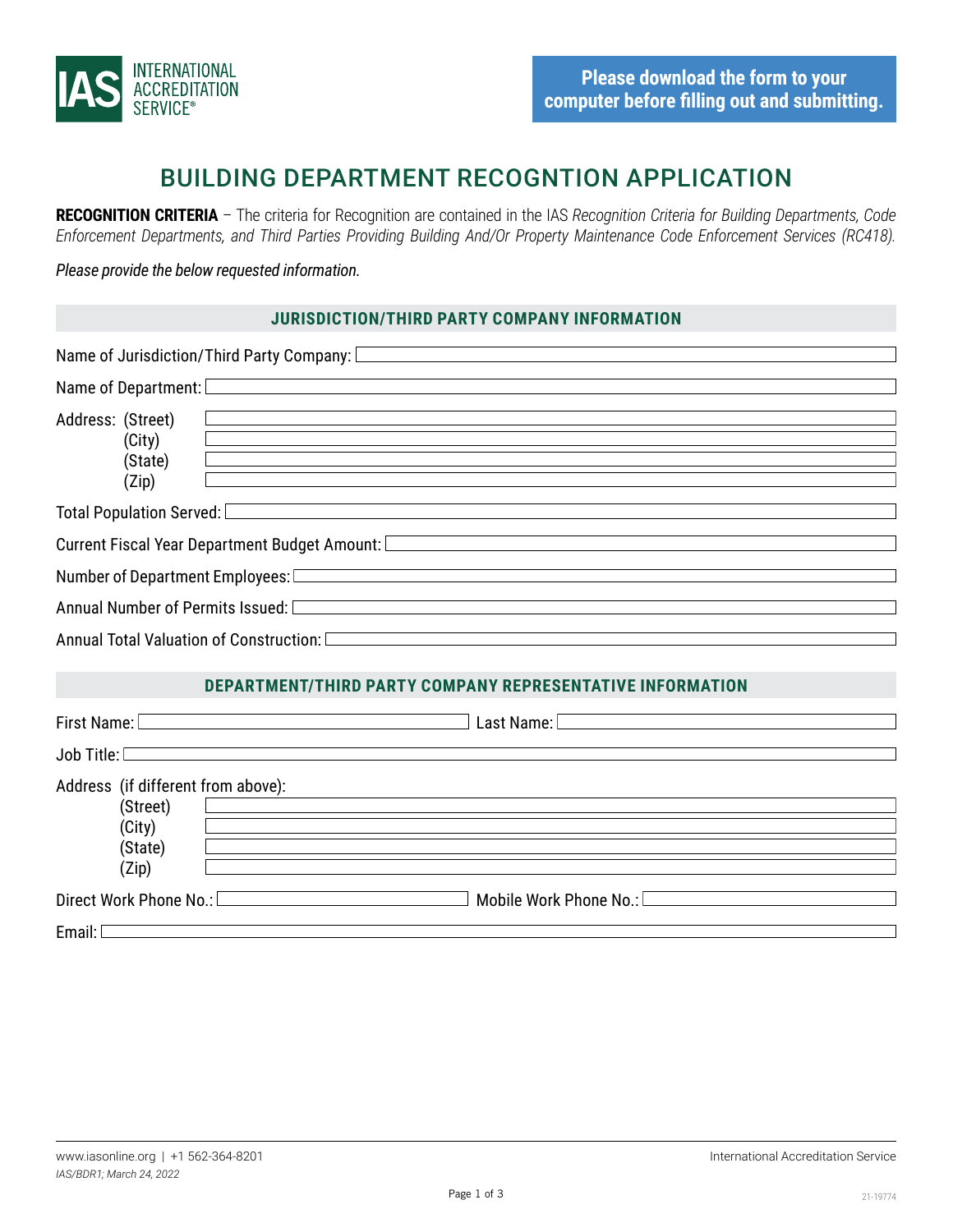

## **DESIRED SCOPE OF RECOGNITION**

*Check All That Apply:*

- $\Box$  Permitting Services
- □ Plan Review Services
- $\Box$  Inspection Services
- Property Maintenance Code Enforcement Services  $\Box$

## **ANNUAL BUILDING DEPARTMENT RECOGNITION FEES**

Annual Recognition fees are based on the below population ranges. Please check the below applicable population range fee box. *Please note that the initial Annual Fee is due and payable at the time of Recognition application submittal. Thereafter, fees are billed annually upon the award of Recognition.*

| TOTAL POPULATION SERVED                                 | ANNUAL FEE |
|---------------------------------------------------------|------------|
| $\Box$ 0 - 249,999                                      | \$1,200    |
| $\Box$ 250,000 - 499,999 and Third Parties <sup>1</sup> | \$1,700    |
| $\Box$ 500,000 - 999,999                                | \$2,400    |
| $\Box$ 1,000,000+                                       | \$3,000    |

<sup>1</sup> The minimum annual fee for third parties providing plan review and/or inspection services is \$1,700. Fees for third parties providing complete *building department services (i.e., permitting, plan review, and inspection services) is based upon the population of the largest jurisdiction served.*

## **RECOGNITION FEES PAYMENT**

Please total all fees indicated by checked boxes in the above Recognition Fees table and remit payment with this application.

## **Check Information**

Please remit payment to: International Accreditation Service 25449 Network Place Chicago, IL 60673-1254

Make your check payable to: International Accreditation Service.

## **Reference Information** – For renewal fees, please be sure to reference your 5- or 6-digit alphanumeric listing number (e.g., BDA-xxx) on the memo line of the check.

#### **Wire Information**

Wire Information for **clients outside** of the United States

International Accreditation Service JPMorgan Chase Bank, N.A. 10 South Dearborn Chicago, IL 60603 U.S.A. SWIFT code: CHASUS33 ABA Number: 0210-00021 Account: 935162313

Wire information for domestic clients using EFT/ACH

International Accreditation Service JPMorgan Chase Bank, N.A. 10 South Dearborn Chicago, IL 60603 U.S.A. SWIFT code: CHASUS33 ABA Number: 0710-00013 Account: 935162313

**Credit Card Payment** – If paying by credit card, please call our offices to provide the information over the phone at 562-364-8201.